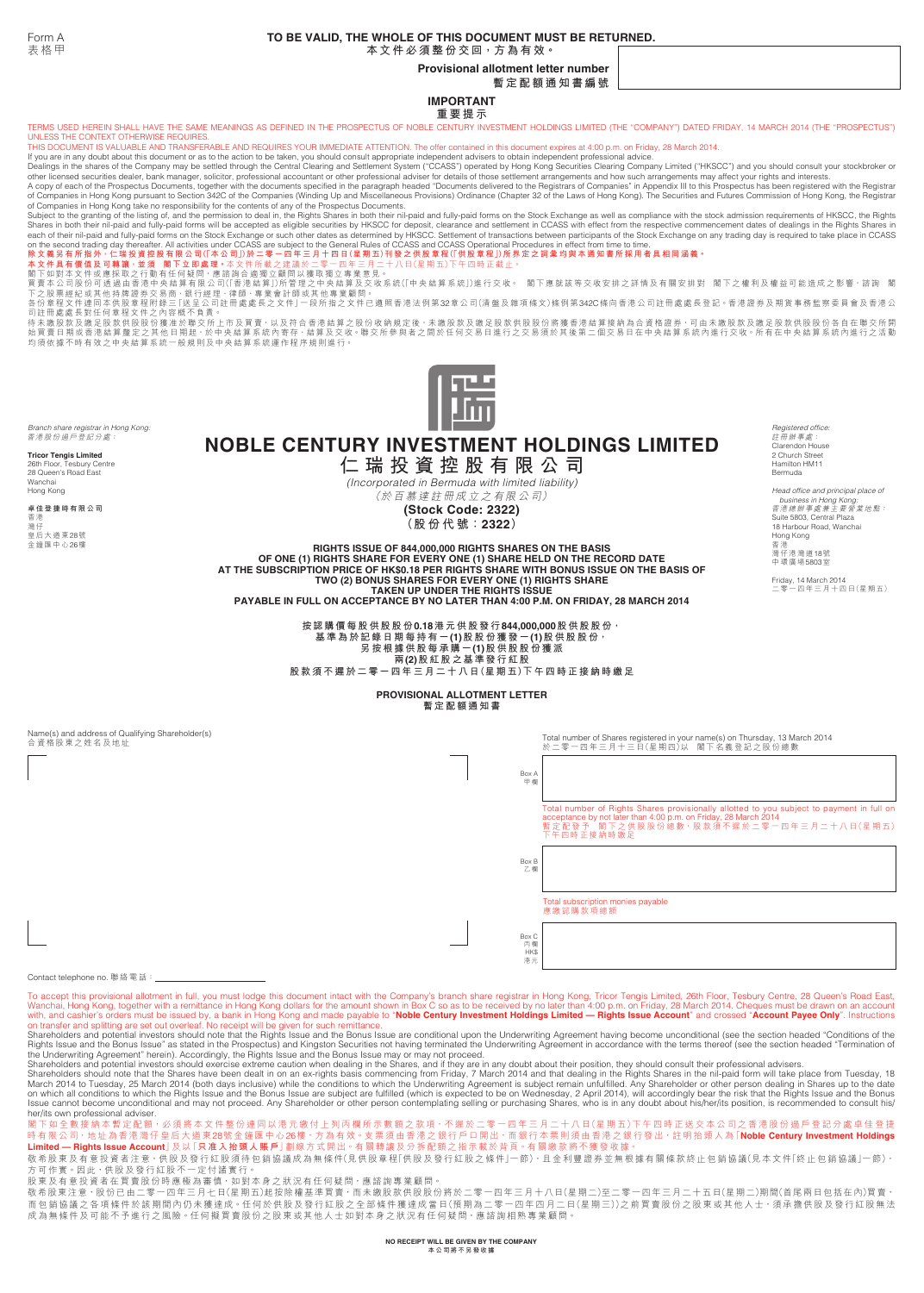| Form B                                     | 表之供股股份權益之前,須出示已繳付從價印花税之憑證。                                                                                |                                                                                                                                                                                                                                 |                                                                                                                                                                                                          |
|--------------------------------------------|-----------------------------------------------------------------------------------------------------------|---------------------------------------------------------------------------------------------------------------------------------------------------------------------------------------------------------------------------------|----------------------------------------------------------------------------------------------------------------------------------------------------------------------------------------------------------|
| 表格乙                                        |                                                                                                           | <b>FORM OF TRANSFER AND NOMINATION</b><br>轉讓及提名表格                                                                                                                                                                               |                                                                                                                                                                                                          |
|                                            |                                                                                                           | (To be completed and signed only by the Qualifying Shareholder(s) who wish(es) to<br>transfer all of its/his/her/their rights to subscribe for the Rights Shares comprised herein)<br>(只供有意全數轉讓其/彼/彼等可認購本表格所列供股股份權利之合資格股東填寫及簽署) |                                                                                                                                                                                                          |
| The Directors.<br>To:                      | <b>NOBLE CENTURY INVESTMENT HOLDINGS LIMITED</b>                                                          |                                                                                                                                                                                                                                 |                                                                                                                                                                                                          |
| 致:<br>仁瑞投資控股有限公司<br>列位董事 台照                |                                                                                                           |                                                                                                                                                                                                                                 |                                                                                                                                                                                                          |
| Dear Sirs.<br>form (Form C) below.<br>敬啟者: |                                                                                                           |                                                                                                                                                                                                                                 | I/We hereby transfer all of my/our rights to subscribe for the Rights Shares comprised in this provisional allotment letter to the person(s) accepting the same and signing the registration application |
|                                            |                                                                                                           | 本人/吾等謹將本暫定配額通知書所列本人/吾等可認購供股股份之權利全數轉讓予接受此權利並簽署下列登記申請表格(表格丙)之人士。<br>$\overline{2}$ .                                                                                                                                              | $\mathbf{3.}$ $\mathbf{4.}$                                                                                                                                                                              |
|                                            |                                                                                                           |                                                                                                                                                                                                                                 |                                                                                                                                                                                                          |
|                                            |                                                                                                           | Signature(s) of Shareholder(s) (all joint Shareholders must sign)<br>股東簽署(所有聯名股東均須簽署)                                                                                                                                           | Date 日 期:<br>2014                                                                                                                                                                                        |
|                                            | 附註:轉讓 閣下可認購供股股份之權利須繳納香港印花税。                                                                               | Note: Hong Kong stamp duty is payable in connection with the transfer of your rights to subscribe for the Rights Shares.                                                                                                        |                                                                                                                                                                                                          |
|                                            |                                                                                                           | <b>REGISTRATION APPLICATION FORM</b><br>登記申請表格                                                                                                                                                                                  |                                                                                                                                                                                                          |
|                                            |                                                                                                           | (To be completed and signed only by the person(s) to whom the rights to subscribe for the Rights Shares are being transferred)<br>(只供獲轉讓可認購供股股份權利之人士填寫及簽署)                                                                      |                                                                                                                                                                                                          |
| The Directors.                             | <b>NOBLE CENTURY INVESTMENT HOLDINGS LIMITED</b>                                                          |                                                                                                                                                                                                                                 |                                                                                                                                                                                                          |
| 致:<br>仁瑞投資控股有限公司<br>列位董事 台照                |                                                                                                           |                                                                                                                                                                                                                                 |                                                                                                                                                                                                          |
| Form C<br>表格丙<br>To:<br>Dear Sirs.<br>敬啟者: | the accompanying Prospectus and subject to the memorandum of association and the bye-laws of the Company. |                                                                                                                                                                                                                                 | I/We request you to register the number of Rights Shares mentioned in Box B of Form A in my/our name(s). I/We agree to accept the same on the terms set out in this provisional allotment letter and     |

|                                                                                                            |                                                                                                                                                                    |                            |  |  |           | Existing Shareholder(s)<br>Please mark "X" in this box<br>現有股東請在本欄內填上「X」符號 |  |            |  |  |  |  |  |  |
|------------------------------------------------------------------------------------------------------------|--------------------------------------------------------------------------------------------------------------------------------------------------------------------|----------------------------|--|--|-----------|----------------------------------------------------------------------------|--|------------|--|--|--|--|--|--|
|                                                                                                            | To be completed in BLOCK LETTERS in ENGLISH. Joint applicants should give the address of the first named applicant only.<br>請用 <b>英文正楷</b> 填寫。聯名申請人只須填報排名首位之申請人地址。 |                            |  |  |           |                                                                            |  |            |  |  |  |  |  |  |
| Name of English<br>英文姓名                                                                                    | Family Name or Company Name (姓氏或公司名稱)                                                                                                                              | Other Name (別名)            |  |  |           | Name in Chinese<br>中文姓名                                                    |  |            |  |  |  |  |  |  |
| Name continuation and/or<br>name(s) of joint<br>applicant(s) (if any)                                      |                                                                                                                                                                    |                            |  |  |           |                                                                            |  |            |  |  |  |  |  |  |
| 姓名(續)及/或聯名<br>申請人(如有)姓名                                                                                    |                                                                                                                                                                    |                            |  |  |           |                                                                            |  |            |  |  |  |  |  |  |
| Address in English<br>(Joint applicants<br>should give one<br>address only)<br>英文地址<br>(聯名申請人只須提供<br>一個地址) |                                                                                                                                                                    |                            |  |  |           |                                                                            |  |            |  |  |  |  |  |  |
|                                                                                                            |                                                                                                                                                                    |                            |  |  |           |                                                                            |  |            |  |  |  |  |  |  |
|                                                                                                            |                                                                                                                                                                    |                            |  |  |           |                                                                            |  |            |  |  |  |  |  |  |
| Occupation<br>職業                                                                                           |                                                                                                                                                                    |                            |  |  |           | Tel. No.<br>電話號碼                                                           |  |            |  |  |  |  |  |  |
|                                                                                                            |                                                                                                                                                                    | Dividend instructions 股息指示 |  |  |           |                                                                            |  |            |  |  |  |  |  |  |
| Name and address<br>of bank<br>銀行名稱及地址                                                                     |                                                                                                                                                                    | Bank Account Number 銀行賬戶號碼 |  |  |           |                                                                            |  |            |  |  |  |  |  |  |
|                                                                                                            |                                                                                                                                                                    | BANK 銀行                    |  |  | BRANCH 分行 |                                                                            |  | ACCOUNT 賬戶 |  |  |  |  |  |  |
|                                                                                                            |                                                                                                                                                                    |                            |  |  |           |                                                                            |  |            |  |  |  |  |  |  |

Signature(s) of applicant(s) (all joint applicants must sign) 申請人簽署(所有聯名申請人均須簽署)

1.  $2.$   $3.$   $4.$ 

Date日期: 2014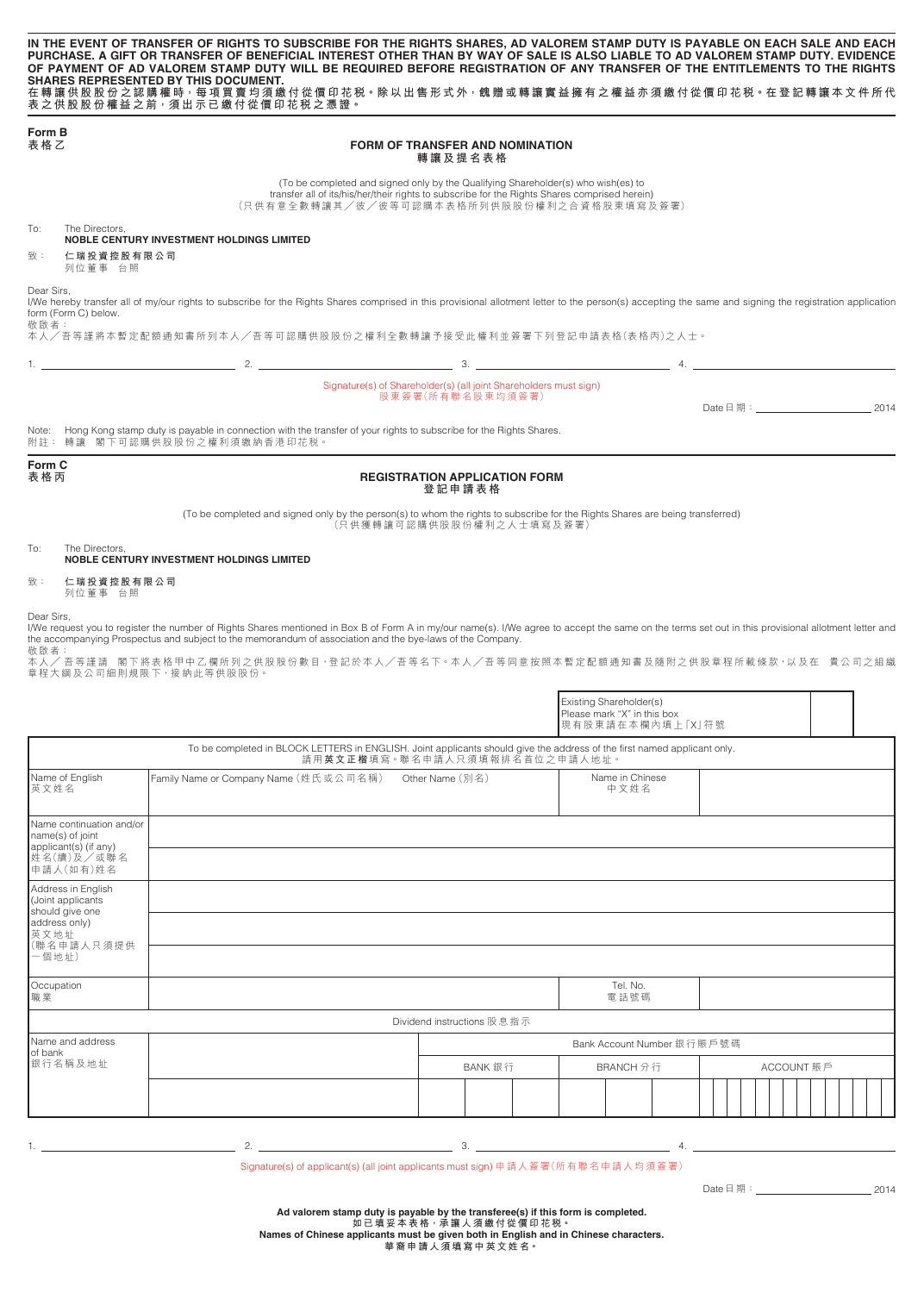

# **NOBLE CENTURY INVESTMENT HOLDINGS LIMITED**

**仁 瑞 投 資 控 股 有 限 公 司**

*(Incorporated in Bermuda with limited liability)*

# **(Stock Code: 2322)**

Dear Qualifying Shareholder(s),

### **INTRODUCTION**

In accordance with the terms set out in the Prospectus in connection with the Rights Issue and the Bonus Issue, a copy of which is enclosed, the Directors have provisionally allotted to you a number of Rights Shares and Bo

The Rights Shares and the Bonus Shares (when allotted, fully paid and issued) will rank pari passu in all respects with the Shares in issue on the date of allotment and issue of the Rights Shares and the Bonus Shares. Hold

The PAL contains further information regarding the procedures to be followed for acceptance and/or transfer of the vinble or part fith Phights Shareholders. All cheques and cashier's information regarding the provisional a

The Prospectus Documents will not be registered and/or filed under the applicable securities legislation of any jurisdictions other than Hong Kong. No action has been taken to obtain permission of the offering of the Right

It is the responsibility of anyone outside Hong Kong wishing to make on his/its behalf an application for the Rights Shares to satisfy himself/itself as to the observance of the laws and regulations of all relevant jurisdi obtaining of any governmental or other consents, and to pay any taxes and duties required to be paid in such jurisdiction in connection therewith. Completion and relution to the company that all these local registration, l

lf the Underwriter exercises the rights to terminate the Underwriting Agreement or if the conditions of the Rights Issue are not fulfilled or waived (as applicable), the monies received in respect of acceptances of the Rig

#### **PROCEDURES FOR ACCEPTANCE**

To take up your provisional allotment of the Rights Shares, you must lodge the whole of this provisional allotment letter intact with the Company's branch share registrar in Hong Kong Collect Care Company's Dram (and the R

It should be noted that, unless this provisional allotment letter duly completed, together with the appropriate remittance shown in Box C, have been received as described above by no later than 4:00 p.m. on Friday, 28 Marc

#### **TRANSFER**

lf you wish to transfer all of your rights to subscribe for the Rights Shares provisionally allotted to you hereunder, you must complete the form of transfer and nomination (Form B) and hand this provisional allotment lett no later than 4:00 p.m. on Friday, 28 March 2014. All remittances must be in Hong Kong dollars and cheques must be drawn on an account with, and cashier's orders must be issued by, a bank in Hong Kong and made payable to "

#### **SPLITTING**

If you wish to accept only part of your provisional allotment or to transfer part of your rights to subscribe for the Rights Shares provisionally allotted to you hereunder or to transfer your rights to more than one person

#### **TERMINATION OF THE UNDERWRITING AGREEMENT**

lf, prior to the Latest Time for Termination (provided that for the purposes of the Underwriting Agreement if the date of the Latest Time for Termination shall be a Business Day on which a tropical cyclone warning signal n

- (1) in the absolute opinion of Kingston Securities, the success of the Rights Issue would be materially and adversely affected by:
	- (a) the introduction of any new law or requisiton or any change in existing law or requisition (or the judicial interpretation thereof) or other occurrence of any nature whatsoever which may in the absolute opinion of King Securities materially and adversely affect the business or the financial or trading position or prospects of the Group as a whole or is materially adverse in the context of the Rights Issue; or
	- (b) the occurrence of any local, national or international event or change (whether or not forming part of a series of events or changes occurring or continuing before, and/or after the date of the Underwriting Agreement)
- (2) any adverse change in market conditions (including without limitation, any change in fiscal or monetary policy, or foreign exchange or currency markets, suspension or mathrous about enging in securities) occurs which i
- (3) there is any change in the circumstances of the Company or any member of the Group which in the absolute opinion of Kingston Securities will adversely affect the prospects of the Company including without limiting the of the foregoing the presentation of a petition or the passing of a resolution for the liquidation or winding up or similar event occurring in respect of any of member of the Group or the destruction of any material asset
- (4) any event of force majeure including, without limiting the generality thereof, any act of God, war, riot, public disorder, civil commotion, fire, flood, explosion, epidemic, terrorism, strike or lock-out; or
- (5) any other material adverse change in relation to the business or the financial or trading position or prospects of the Group as a whole whether or not ejusdem generis with any of the foregoing; or
- (6) any matter which, had it arisen or been discovered immediately before the date of the Prospectus and not having been disclosed in the Prospectus, would have constituted, in the absolute opinion of any of Kingston Secur material omission in the context of the Rights Issue; or
- (7) any suspension in the trading of securities generally or the Company's securities on the Stock Exchange for a period of more than ten consecutive Business Days, excluding any suspension in connection with the clearance Announcement or the Circular or the Prospectus Documents or other announcements or circulars in connection with the Rights Issue, and the Rights Islamic with the Rights Islamic with the Rights Islamic with the Rights Islam
- Kingston Securities shall be entitled by notice in writing to the Company, served prior to the Latest Time for Termination, to terminate the Underwriting Agreement.

Kingston Securities shall be entitled by notice in writing to rescind the Underwriting Agreement if prior to the Latest Time for Termination:

- (1) any material breach of any of the representations, warranties or undertakings contained in the Underwriting Agreement comes to the knowledge of Kingston Securities; or
- (2) any Specified Event comes to the knowledge of Kingston Securities,

any such notice shall be served by Kingston Securities prior to the Latest Time for Termination and thereupon the obligations of all parties under the Underwriting Agreement shall terminate and no party shall have any clai

#### **CHEQUES OR CASHIER'S ORDERS**

All cheques and cashier's orders will be presented for payment immediately following receipt and all interest earned on such monies (if any) will be retained for the benefit of the Company. Completion and lodgement or retu cancelled.

#### **SHARE CERTIFICATES FOR RIGHTS SHARES AND THE BONUS SHARES**

Subject to fulfillment of the conditions of the Rights Issue, share certificates for the Rights Shares and the Bonus Shares are expected to be posted on or before Friday, 4 April 2014 to those entitled thereto by ordinary You will receive one share certificate for all the fully-paid Rights Shares and one share certificate for all the Bonus Shares issued to you.

#### **GENERAL**

Lodgement of this provisional allotment letter with, where relevant, the form of transfer and nomination purporting to have been signed by the person(s) in whose favour this provisional allotment letter has been issued, sh

This provisional allotment letter and all acceptances of the offer contained herein shall be governed by and construed in accordance with the laws of Hong Kong.

#### **PERSONAL DATA COLLECTION — PROVISIONAL ALLOTMENT LETTER**

By completing, signing and submitting the forms accompanying this provisional allotment letter, you agree to disclose to the Company, the Hong Kong branch share registrar of the Company and/or their respective advisers and attention of Privacy Compliance Officer.

Friday, 14 March 2014